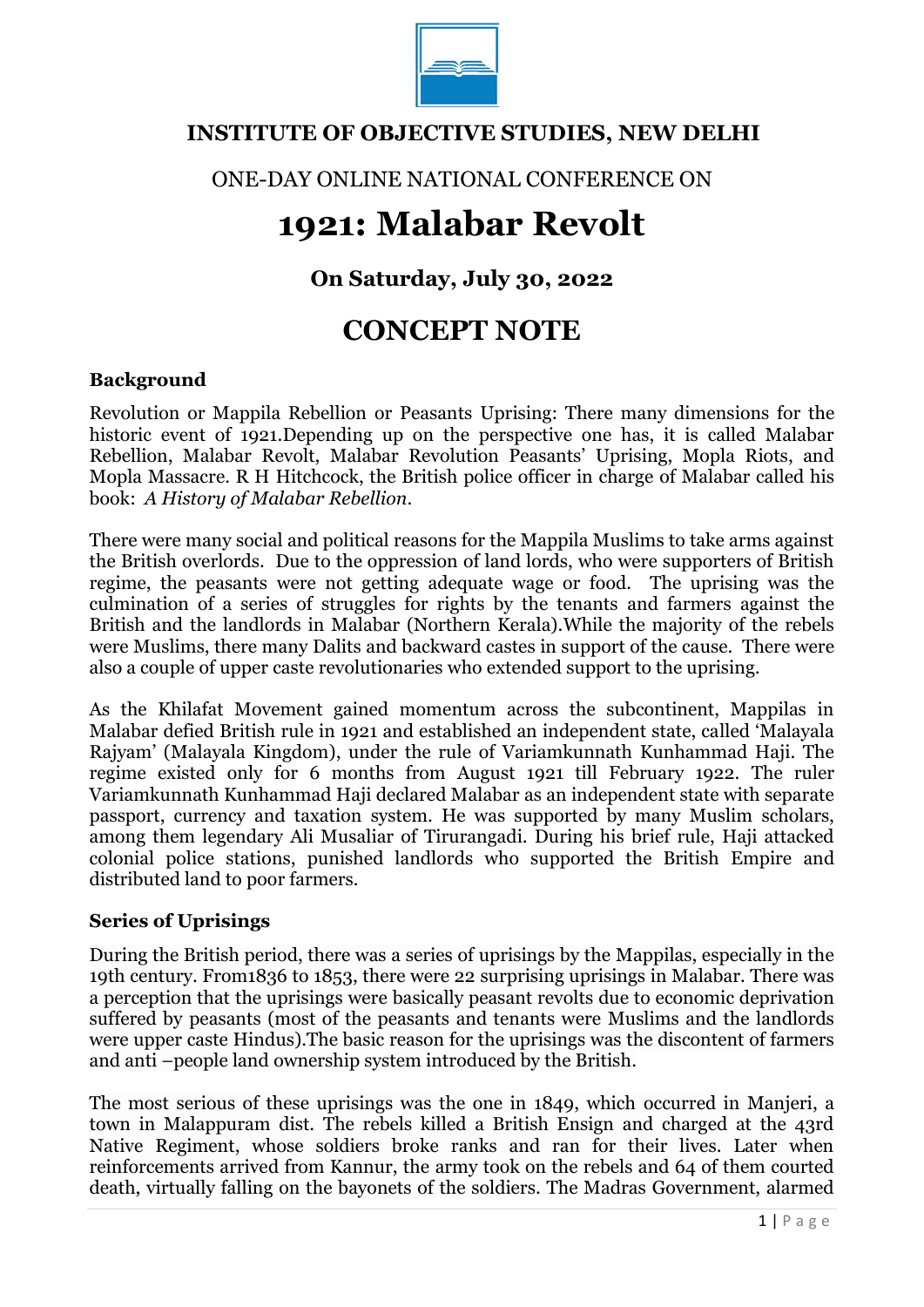by these repeated 'outrages', decided to appoint a Commission headed by a former District Judge of Malabar, Mr. T. L. Strange, to look into the reasons for the unrest of the Mappilas during 1836-1852.

At that time, there was a very popular Muslim scholar in Malabar, known as Syed Fazal Pookoya Thangal of Mamburam. The British believed that he was behind every uprising of Mappilas, from 1848 (when he returned from Makhah after studies) to 1852. Malabar Collector H. V. Connolly forced him to go to exile. He went to Yemen, Makkah and later to Istanbul, where the Sultan made him the Governor of Zutur of Yemen. This gives a particular significance to the fact that the rebellion of 1921, which happened against the background of the Khilafat agitation, broke out at the Mamburam mosque founded by Fazal Pookoya Thangal.

Mr. Strange came to the conclusion that there were no grounds for the theory that the rebellions were peasant uprisings against their landlords. H. V. Connolly, the Collector, also concurred with this view. Within a few years, Collector Connolly was killed and his official residence attacked by Mappila revolutionaries. Subsequently, in the 1880's, the then Malabar Collector, William Logan took a fresh look at the issue and differed from the views of his predecessors. He reported to the Madras Government that Muslim tenants were facing a great deal of injustice due to the Malabar Tenancy Act of 1887.

To crush the rebellion, the British administration appointed senior police officer R. H Hitchcock, who led raids in the villages to find and kill the revolutionaries. A special paramilitary unit was formed to suppress the uprisings, forcing the Mappila men to flee to the hills, leaving women and children. According to historians, the women and children faced the brutalities of the colonial forces.

#### **Wagon massacre**

On November 19, 1921, more than 100 prisoners of the rebellion were stuffed into an unventilated railway wagon at Tirur Railway Station. That was the cruel and horrible massacre of the British suppression was the wagon tragedy (it is not a tragedy but massacre) when 70 prisoners on their way to prison, were suffocated to death in a closed railway goods wagon.

In return, the British writers called the uprising simply the 'riots', for vilifying the community as 'fanatics' that "attacked Hindus" and "forced them to convert to Islam". Variyamkunnath Haji himself sent letter to The Hindu newspaper on October 1921 by denying allegations of the British.

Official records say 2,337 rebels were killed in the suppression of the revolt, but some historians argue the real casualties are above 10,000. Prisoners were deported to jails across India, including in the Andaman Islands in the Bay of Bengal, where many died. Many were forced to leave Malabar and settle in towns in Tamil Nadu and Karnataka.

#### **Complex Narratives**

1921 Revolt was used for propaganda against "the fanatic Mohammedans" mainly by the writers and leaders of Travancore who belonged to newly emergent social classes. They were influenced by the landlords who were forced to flee. They were ignorant of the sociopolitical and economic reasons that propelled the uprising. Only later progressive historians corrected the distorted narratives.